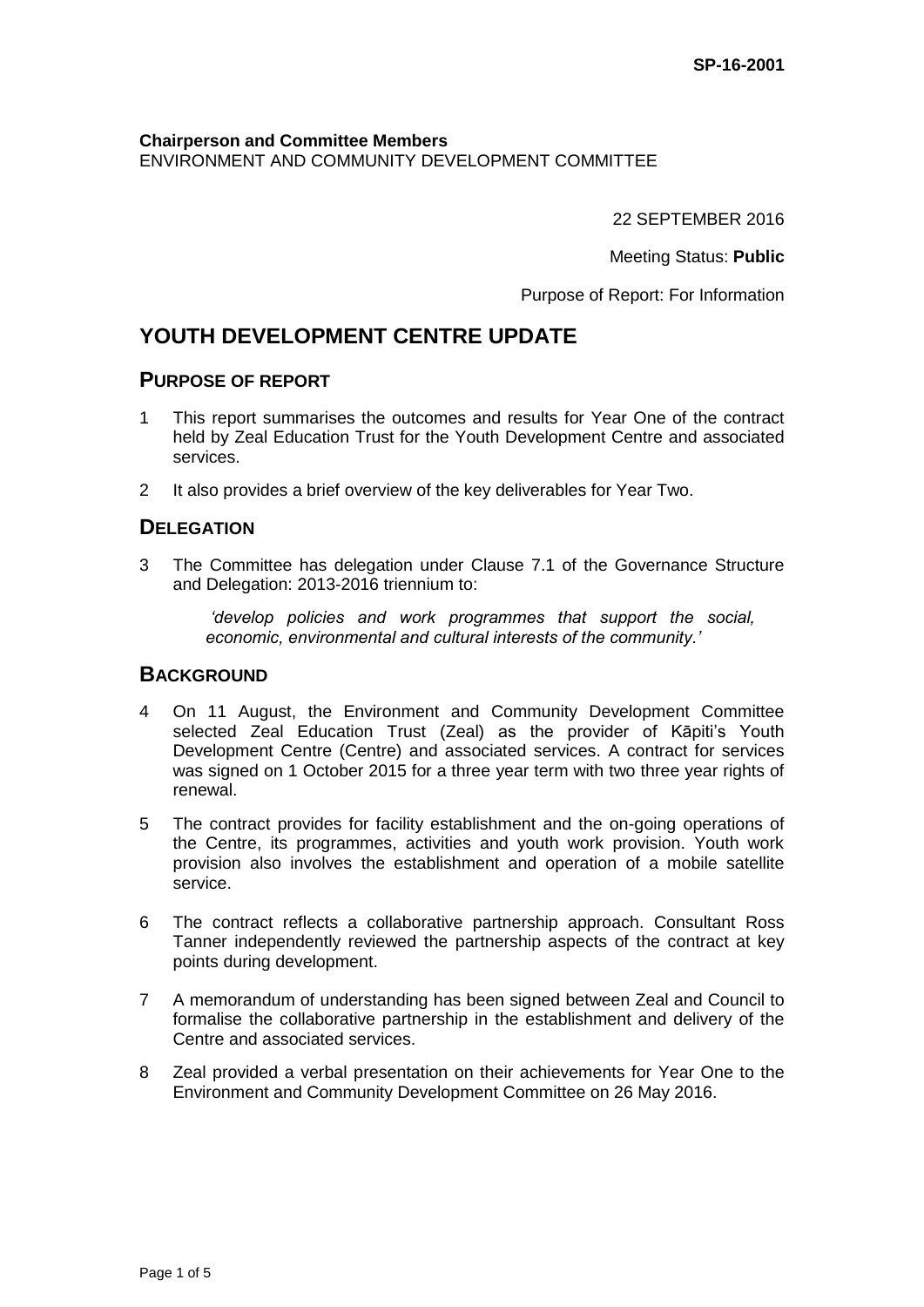### **ISSUES AND OPTIONS**

#### **Year One Outcome Results**

- 9 In Year One (1 October 2015 30 June 2016), Council committed \$175,000 operational funding for service delivery and facility development.
- 10 The following provides the results against outcomes for Year One under each of the four service areas;
	- a. facility development
	- b. youth participation in decision making
	- c. youth engagement
	- d. community engagement.

All outcomes which were partially achieved continue into Year Two of the contract. The summary of the Zeal report on Year One is found at Appendix One.

- *a. Facility Development*
- 11 There are three outcomes for facility development:

Outcome 1: A site for the Centre secured (*Achieved)* Outcome 2: Capital funds for the Centre fit out raised *(Partially Achieved)* Outcome 3: The fit out of the Centre planned (*Achieved)*

- 12 A long term lease was secured for 130 Rimu Rd (Coastlands) as the location of the Centre.
- 13 So far \$112,500 has been raised towards the capital fit out of the Centre. Zeal expects the project will be fully funded by July 2017 (as per the conditions in the contract). The total funding target is \$697,500.
- 14 The Lotteries Community Facilities Fund is the most significant capital funding opportunity for the Centre. The application to this fund was delayed to September 2016 (Year Two) due to a recommendation from the fund advisor, Tanya Shultz. Also on advice of the fund advisor, Zeal negotiated an extension to the initial nine year lease agreement for the facility for a further twelve years' rights of renewal.
- 15 A five year memorandum of understanding was signed by Zeal with the Waikanae Lions Club for a \$100,000 contribution to the Centre over that term.
- 16 A robust tendering process was undertaken with Crowe Construction winning the tender. The resource consent for the facility has been lodged.
- 17 The target date for the opening of the Centre has not changed and is scheduled for mid-2017 (Year Two).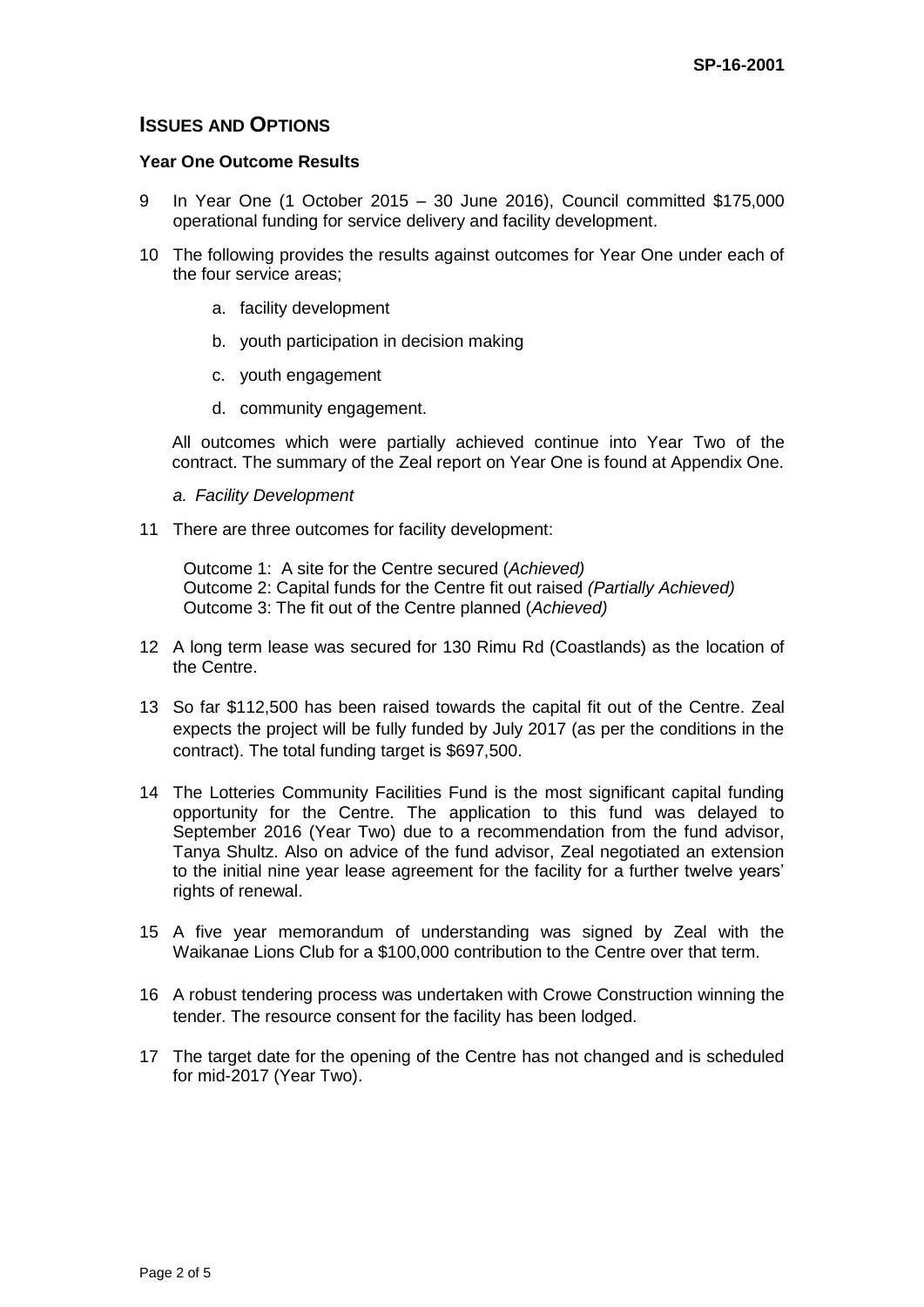- *b. Youth Participation in Decision Making*
- 18 There are two outcomes for youth development in decision making:
	- Outcome 1: Young people help shape service delivery and facility development (*Partially Achieved)*
	- Outcome 2: Young people engaged as partners and leaders *(Achieved)*
- 19 Over 90 young people participated in discussions about the establishment, design and services of the Centre. Zeal worked with 15 young people to codeliver youth engagement events and activities across the district.
- 20 The Zeal youth volunteer group has 20 active members from across the district including representation from the Youth Council and Te Puāwaitanga o Ngā Kākano. There were approximately 2800 youth volunteer contributions for Year One.
- 21 Consultation with young people will continue in Year Two in partnership with the Youth Council.
	- *c. Community Engagement*
- 22 There is one outcome for community engagement:
	- Outcome 1: Positive and beneficial community engagement (*Achieved)*
- 23 Zeal has engaged with 36 community leaders and organisations in Kāpiti. Presentations were made to all community boards on the Centre and associated services.
- 24 Zeal's advisory group was established with representation from the business community, secondary schools and wider community. Zeal has appointed local resident Jeremy Neeve who has a background in youth and business development to the Zeal Board of Trustees.
- 25 Zeal has contributed to five community events including Waitangi Day and the Waikanae Fair during Year One.
	- *d. Youth Engagement*
- 26 There are two outcomes for youth engagement:
	- Outcome 1: Safe events which engage young people as recipients and contributors (*Achieved)*
	- Outcome 2: A broad base of young people is engaged in the development of the Centre (*Achieved)*
- 27 Thirteen youth events were held across the district reaching a broad demographic of young people. A total of 29 young people involved in codesigning/delivering all Zeal events.
- 28 In total 3,222 young people attended Zeal Kāpiti events in Year One. A schools event tour in Ōtaki, Kāpiti and Paraparaumu colleges counted for 2,000 attendees. The other 16 events averaged 82 young people per event.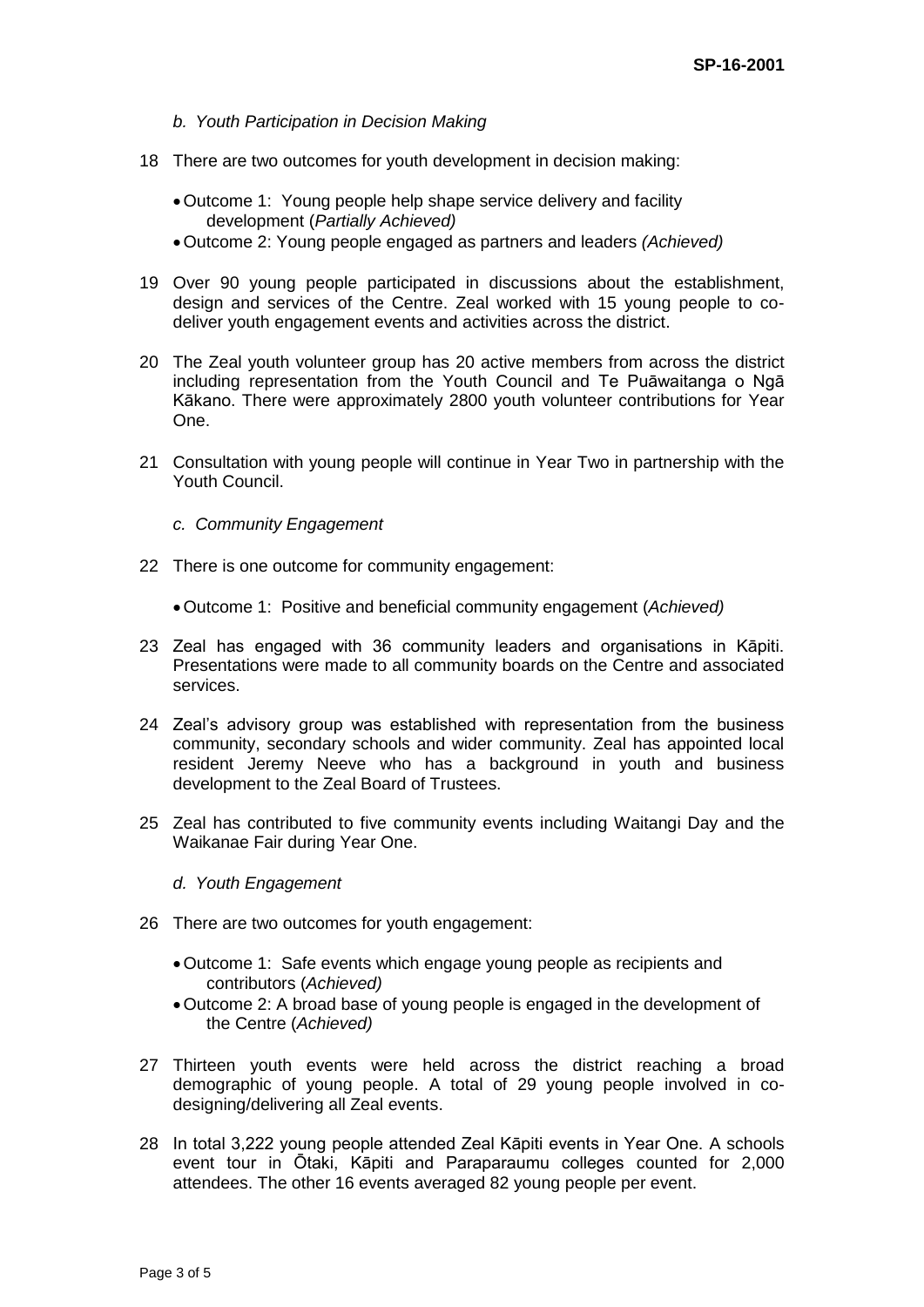29 The first satellite service was launched in the form of a coffee cart based at Kāpiti College. The objective of the coffee cart initiative is to develop as a sustainable social enterprise which provides training and employment opportunities for students.

#### **Year Two (July 2016 – June 2017)**

- 30 The contract deliverables for Year Two include:
	- Application to Lotteries submitted August 2016 (completed)
	- Establishment of a satellite service in Ōtaki by February 2017 (partfunded by the contract with philanthropic funding being sought)
	- Growth of the satellite coffee cart initiative
	- Facility build from February 2017 (pending outcome of Community Facilities Fund)
	- Increase in youth community and school based events
	- Partnership projects delivered with Youth Council and Te Puāwaitanga o Ngā Kākano
	- Pilot of gateway courses and live production course for young people.

#### **CONSIDERATIONS**

#### Policy considerations

31 There are no policy considerations for the purposes of this report.

#### Legal considerations

32 There are no legal considerations for the purposes of this report.

#### Financial considerations

- 33 The contract commits \$735,696 operational funding for the first three years with a one-off capital contribution of \$250,000 [GST exclusive].
- 34 After the initial three years, a \$267,000 (plus CPI) annual investment is provided in the Long Term Plan 2015 – 2035. At each review period, discussion will occur to investigate a reduction of Council's financial commitment over time, giving Zeal an economic incentive to build future sustainability. A reduction in Council's contribution is likely to start from Year Six.

#### Tāngata whenua considerations

- 35 Zeal presented twice to Te Whakaminenga o Kāpiti and sought their advice on engaging with tāngata whenua during Year One.
- 36 Zeal Kāpiti was given the name Te Roopu Ngakaunui Ki Kāpiti (The Group with the Large Heart for Kāpiti) by Council Kaumatua, Don Te Maipi.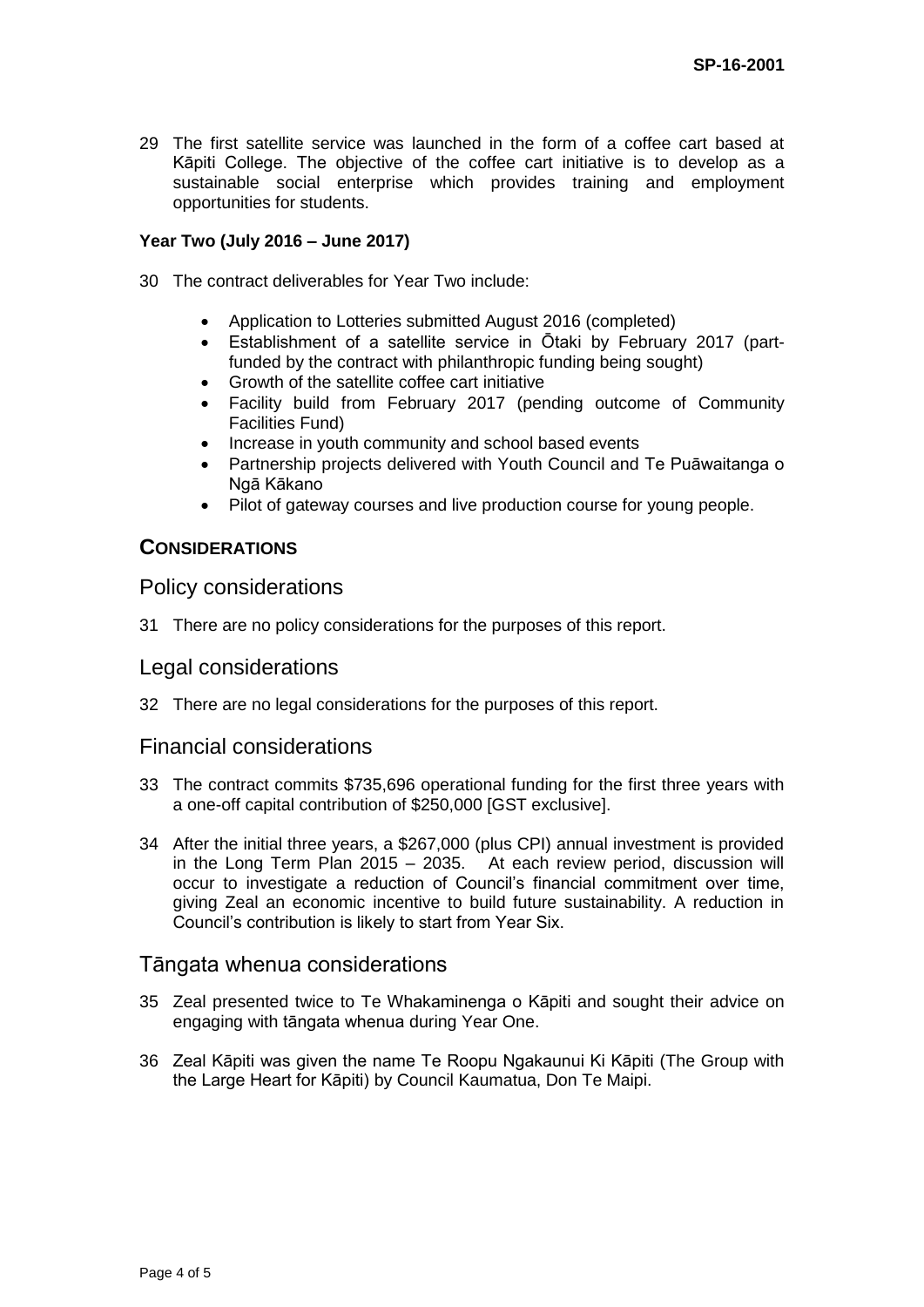### **SIGNIFICANCE AND ENGAGEMENT**

### Degree of significance

37 This matter has a moderate degree of significance under Council policy. This is related to the public interest in the project and previous community concerns.

### Consultation already undertaken

- 38 Consultation was undertaken on the Centre as part of 2015 Long Term Plan.
- 39 Key stakeholders have provided feedback to ensure the facility and service delivery approach fit the local needs of young people and groups working with young people. More detailed consultation with young people is scheduled in Year Two.

### Engagement planning

40 The engagement plan focuses on advising the community about Council's decision and providing information to explain that decision.

### **Publicity**

41 A joint communications plan provides guidance on how the parties work together to promote the Centre and its objectives and is based on a set of agreed key messages and common goals.

## **RECOMMENDATIONS**

- 42 That the Environment and Community Development Committee notes the outcomes and results achieved for Year One of the Youth Development Centre Contract with Zeal Education Trust.
- 43 That the Environment and Community Development Committee notes the key deliverables for Year Two of the Youth Development Centre Contract with Zeal Education Trust.

| <b>Report prepared by</b>                               | <b>Approved for submission</b>                    | <b>Approved for submission</b>                         |
|---------------------------------------------------------|---------------------------------------------------|--------------------------------------------------------|
| Emma Haxton                                             | Max Pedersen                                      | Stephen McArthur                                       |
| <b>Advisor</b><br><b>Programme Delivery</b><br>& Design | <b>Group Manager</b><br><b>Community Services</b> | <b>Group Manager</b><br><b>Strategy &amp; Planning</b> |

### **ATTACHMENT**

Appendix 1 Summary, Zeal Kāpiti 2015-16 Report to Council